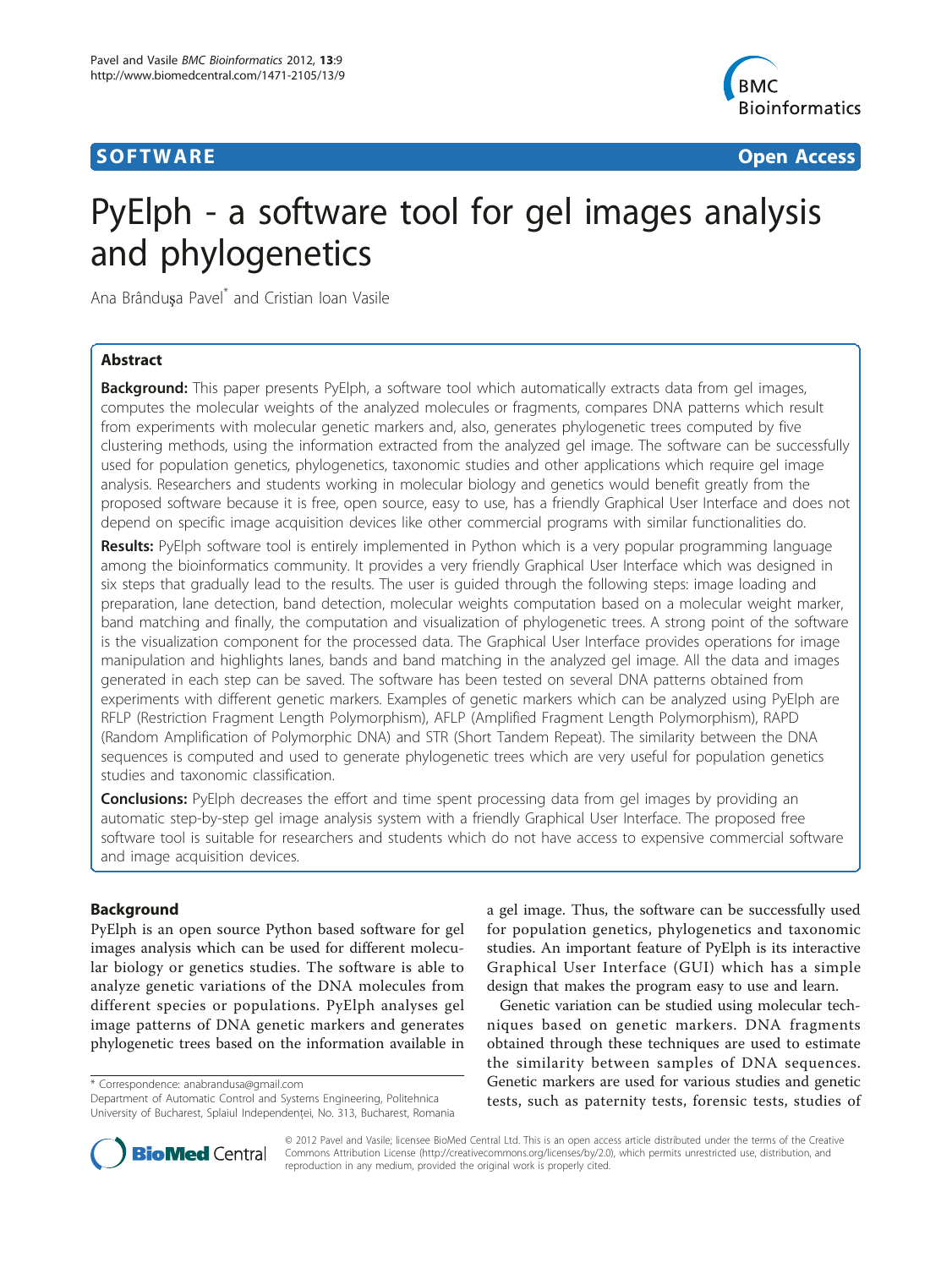intra- and inter- population polymorphisms [[1,2](#page-5-0)], taxonomic classifications, genetic mapping. A few examples of genetic markers used for phylogenetic and genomic studies are RFLP (Restriction Fragment Length Polymorphism), AFLP (Amplified Fragment Length Polymorphism), RAPD (Random Amplification of Polymorphic DNA), STR (Short Tandem Repeat). Genetic markers based techniques usually use PCR (Polymerase Chain Reaction) to amplify the DNA fragments and gel electrophoresis to separate them. After migration (separation) of the samples in the electrophoresis gel, a photo of the resulting pattern is taken by a common digital camera or a dedicated system. PyElph automatically detects the migration lanes and bands, computes the molecular weight of each separated fragment, matches the bands from all samples, based on their migration distance, computes similarity and distance matrices which are then used to generate phylogenetic trees.

The authors are aware of other software systems for gel images analysis which have similar functionalities to PyElph. Such a software tool is the commercial program QuantityOne from Bio-Rad, which offers automatic lane/band detection, band matching, molecular weight computation and phylogenetic tree computation and display. On the other hand QuantityOne includes additional features (colony counting, data acquisition from Bio-Rad devices, etc.), but it is very expensive and has a complex design, which requires prior training of the user. In contrast, PyElph is free and easy to learn and use, because it is oriented on gel image analysis applications and has a friendly GUI. Moreover, PyElph is a general tool that can be used with simple gel image acquisition systems (for example, a UV box with a camera on tripod). Another example of a gel image analysis software is the java based program GelAnalyzer, freely available at [http://www.gelanalyzer.com.](http://www.gelanalyzer.com) However, this software does not include phylogenetic analysis and is not open source. A big advantage of PyElph is that new functionalities can be added by users according to their needs. Thus, science laboratory courses and low budget research laboratories would benefit greatly from the proposed software.

## Implementation

PyElph GUI is structured in six processing steps and has three main components: a toolbar, an options panel and the image view (Figure [1\)](#page-2-0). The operations for manipulating and editing the image are embedded in toolbar. The options panel contains the parameters and important operations of each processing step. And finally the image view displays the processed image or the phylogenetic trees.

The functionalities provided by the proposed software system are structured in six steps, as follows:

Step 1 The program opens the first window of the GUI which provides the following operations, available from the toolbar:

• Load an image - PyElph accepts the following formats: gif, png, jpg, tiff, bmp. The image can be either grayscale or RGB, but it is automatically converted to grayscale;

• Editing operations : crop, rotate;

• Navigation operations (which are available for all the 6 steps): zoom in, zoom out, move the view, back, forward, home;

• Save, which is also available for all the 6 steps;

For the next processing steps, the image must be placed such that the wells are situated at the top of the image view. After the image was prepared, the button next, placed on the option panel, will lead to the next step.

Step 2 is responsible for lane detection. Lanes are automatically detected by accessing the *detect* button, but the software also provides manual detection or removal of the lanes and manual adjustment of the detection. If the image has a low quality and the automatic detection fails, it is recommended to use the option (define lane width) which allows the operator to graphically define the lane's width and improve the automatic lane detection. The method implemented for automatic lane detection is based on computing the maximum value of each pixels column (which is shown in the graph situated below the image view in Figure [1\)](#page-2-0). The mean value of the lanes' width is computed by using a threshold, set to 70% of the maximum value of the domain. By considering this threshold with a high intensity value, a lot of noise is eliminated and the probability that the detected lanes are real lanes is higher. Using the lanes detected at this threshold level, a mean value for the lanes' width is computed and the lanes thinner than the mean width are eliminated. Then the mean width of the selected lanes is again computed and it is used to detect all the lanes, between two thresholds (70% and 15%), which have a width deviation of 25% from the mean width value. The width deviation value can be modified from the GUI. After the lanes are detected, the operation of background subtraction is performed. The GUI also provides an option to visualize the image after background subtraction. After lane detection is finished, the next step can be accessed.

Step 3 is dedicated to band detection. At this point all the bands that correspond to real molecular fragments are detected and marked with an x. Band detection is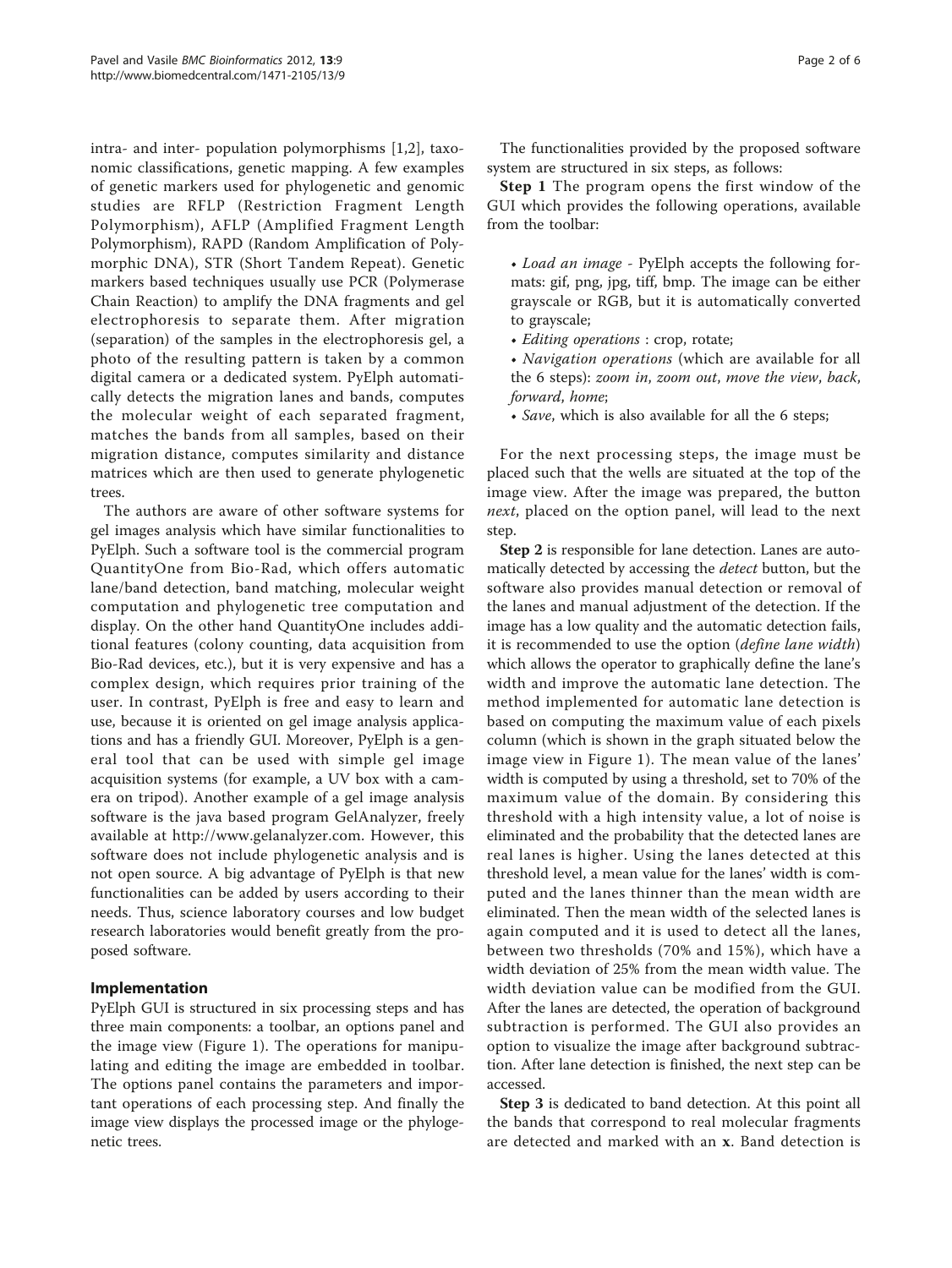<span id="page-2-0"></span>

made automatically, but it can also be adjusted by changing some parameters or by manually adding or removing bands. Automatic band detection is performed by summing the columns of a lane and comparing the values obtained with an intensity threshold set to 20 multiplied with the lane's width. This threshold can be modified from the GUI. To avoid the detection of false peaks, a moving average filter was applied on the data. The width of the filter and the filter passes can be modified from the GUI to improve detection. The filter width determines how many values are used to compute the average for the current position as follows:  $x_F[i] = \frac{1}{2 * width + 1} \cdot \sum_{k=i - width}^{i + width} x[k]$ . The passes filter parameter represents the number of times the filter is applied on the data. For large images it is recommended to use higher values for both the filter width and the filter passes. By selecting a lane, the graph on the right side of the image view shows the values of the pixels corresponding to the column situated in the middle of a lane (lane 10 in Figure 1). So, each peak corresponds to a band in the selected lane. After band detection is finished, the next step can be accessed.

Step 4 is optional and provides molecular weights computation using a defined molecular weight marker. The lanes which contain molecular markers must be selected from the GUI. Then, one marker is used to compute all the molecular weights, based on a defined standard. New standards can be easily defined by introducing the number of bands and then, the corresponding molecular weights in a decreasing order. The new defined standard is a text file with .marker extension and it is stored in a local directory (standards). After it is defined, the new standard is saved automatically and it will be available in the interface for future use. The molecular weights are fitted after a linear electrophoresis migration model:

## $\ln \left( Weight \right) = \alpha * Migration Distance + \beta, \alpha < 0, \beta > 0$

The parameter  $\alpha$  of the model is negative because the migration distance of the fragments is inversely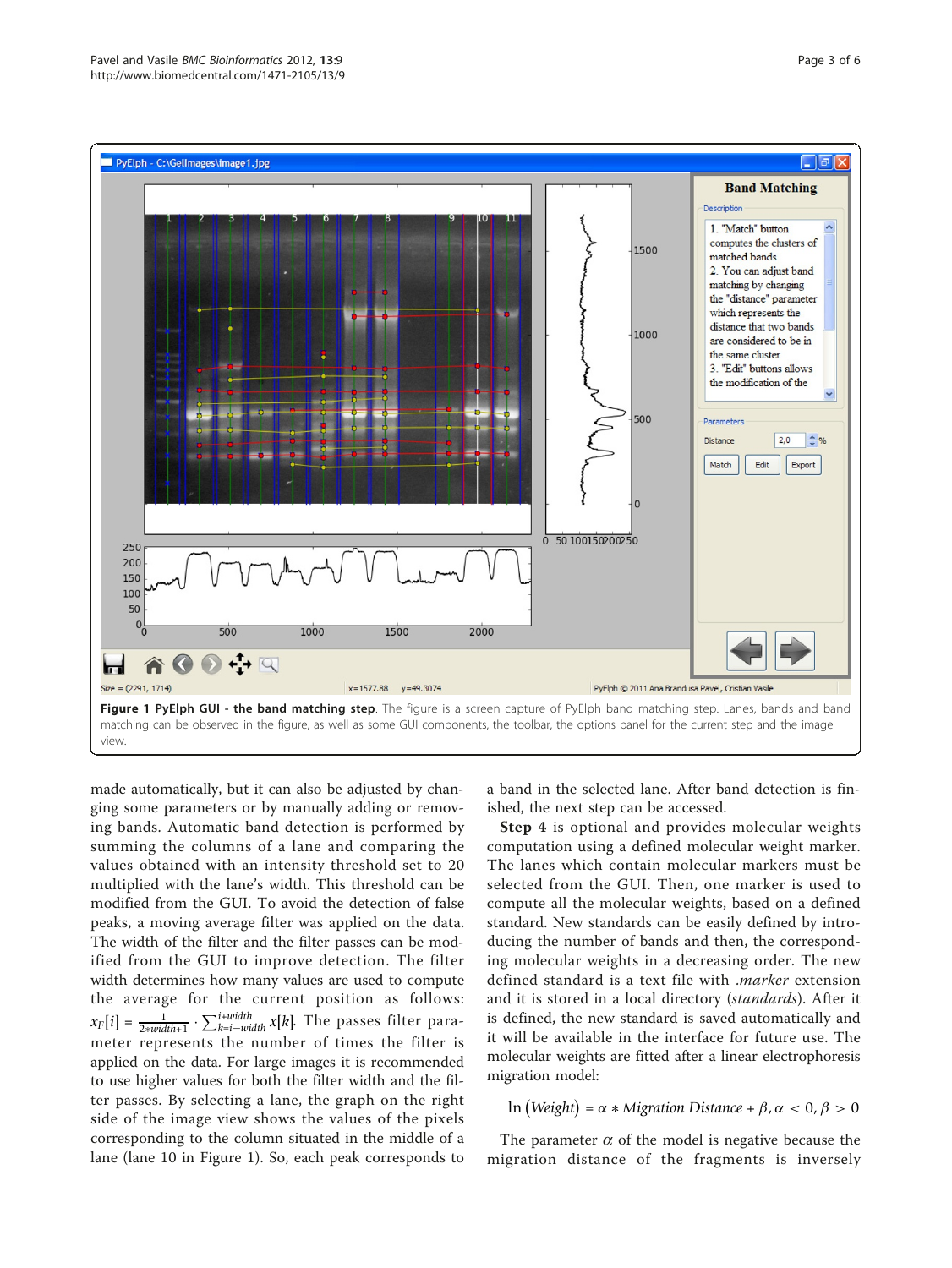proportional to the logarithm of their molecular weights.  $\beta$  is a positive offset due to the distance from the top of the image to the wells.

Step 5 provides the operation of band mathing (clustering) as shown in Figure [1.](#page-2-0) The clusters are represented as horizontal lines or isolated points (in case a cluster contains only one band). The clusters are also colored by alternating red and yellow, such that they can easily be differentiated. A heuristic algorithm for band mathing was developed such that any two bands in a cluster satisfy two conditions: they don't belong to the same lane and the distance between them is less than 2% of the image's height (this value can be modified from the GUI). Thus, a clustering matrix is obtained which can be modified and saved from the GUI. Each column of the clustering matrix is a sample (population, species) and each line represents a cluster. The presence or absence of a band is marked with 1 (or +), respectively 0 (or -). This matrix is used to compute the similarity matrix using Dice coefficient [[3\]](#page-5-0) which expresses the similarity level between two DNA patterns. For samples  $S_i$  and  $S_j$  the similarity is:

$$
Dice(S_i, S_j) = \frac{2 * number of common bands in lanes i and j}{number bands in lane i + number bands in lane j} [%]
$$

Then, the distance matrix is computed as 100 times matrix of ones minus the similarity matrix. This matrix is used for generating phylogenetic trees by clustering methods.

Step 6 computes phylogenetic trees based on clustering methods applied on the distance matrix computed in the previous step: Neighbor Joining [\[4,5](#page-5-0)], UPGMA (Unweighted Pair Group Method with Arithmetic Mean), WPGMA (Weighted Pair Group Method with Arithmetic Mean), Single Linkage, Complete Linkage [[6\]](#page-5-0). The method is selected from the GUI and then the corresponding tree can be displayed. The labels of the analyzed samples can be modified from the GUI and the genetic distances can be displayed on the branches of the tree.

An example of a phylogenetic tree generated by PyElph using Neighbor Joining method is provided in Figure [2.](#page-4-0) The tree was computed based on the information extracted from the gel image shown in Figure [1](#page-2-0). The genetic distances are also displayed on the branches. The distance matrix corresponding to the gel image in Figure [1](#page-2-0) was computed and saved using PyElph. In order to verify the phylogenetic tree computation, the distance matrix was introduced in the online Phylip package for phylogeny inference, in the required format [\(http://mobyle.pasteur.fr/cgi-bin/portal.py#forms::](http://mobyle.pasteur.fr/cgi-bin/portal.py#forms::neighbor) [neighbor](http://mobyle.pasteur.fr/cgi-bin/portal.py#forms::neighbor)). The phylogenetic tree generated by Phylip was compared to the one obtained using PyElph. The

results correspond and the lengths of corresponding branches of the two trees have equal values.

The video clip (additional file [1](#page-5-0)) shows PyElph's functionalities and options and is a step-by step demonstration of how to use the software tool.

#### Results and Discussion

PyElph has been tested on over 50 agarose gel images in which DNA molecules were stained with ethidium bromide which is a fluorescent dye and the pictures were taken using an UV transilluminator and a common digital camera. Patterns of different genetic markers: Random Amplification of Polymorphic DNA (PCR-RAPD) [[7\]](#page-5-0), Amplified Ribosomal DNA Restriction Analysis (ARDRA) which is an extension of RFLP technique [\[8](#page-5-0)] and Repetitive Extragenic Palindrome (REP-PCR) [[9](#page-5-0)] have been analyzed for population genetics studies and taxonomic classification of new isolated bacteria.

As mentioned in the Background section, PyElph provides similar functionalities, regarding gel images analysis, with the commercial program Quantity One from Bio-Rad. Other programs for gel image processing are GelAnalyzer, which is freely available, but not open source, and the software package proposed in [[10\]](#page-5-0), which provides automatic allele classification. The main advantages of PyElph towards other gel images analyzing systems are the following:

- it is free and open source;
- it provides a very easy to use GUI which allows visualization of the processed data in a suggestive and interactive manner;
- it is implemented in Python, so it can be integrated in bigger bioinformatics packages, like Biopython for example; it can also be extended by the bioinformatics research community;
- it runs on both Windows and Linux platforms;
- it provides both molecular weights and phylogenetic trees computation and visualization;
- it implements a band matching algorithm;
- it provides access to different parameters which contribute to automatic detection adjustments;
- it is independent of the gel image acquisition device and it can be used with simple, low cost systems.

PyElph can be extended and reused very easily. Future work includes combining data from multiple gel images to infer phylogenetic trees. It is of current research to determine how to combine data obtained from different experiments of the same samples (for example by using different primers in the PCR-RAPD technique) in order to compute trees which describe phylogenetic relations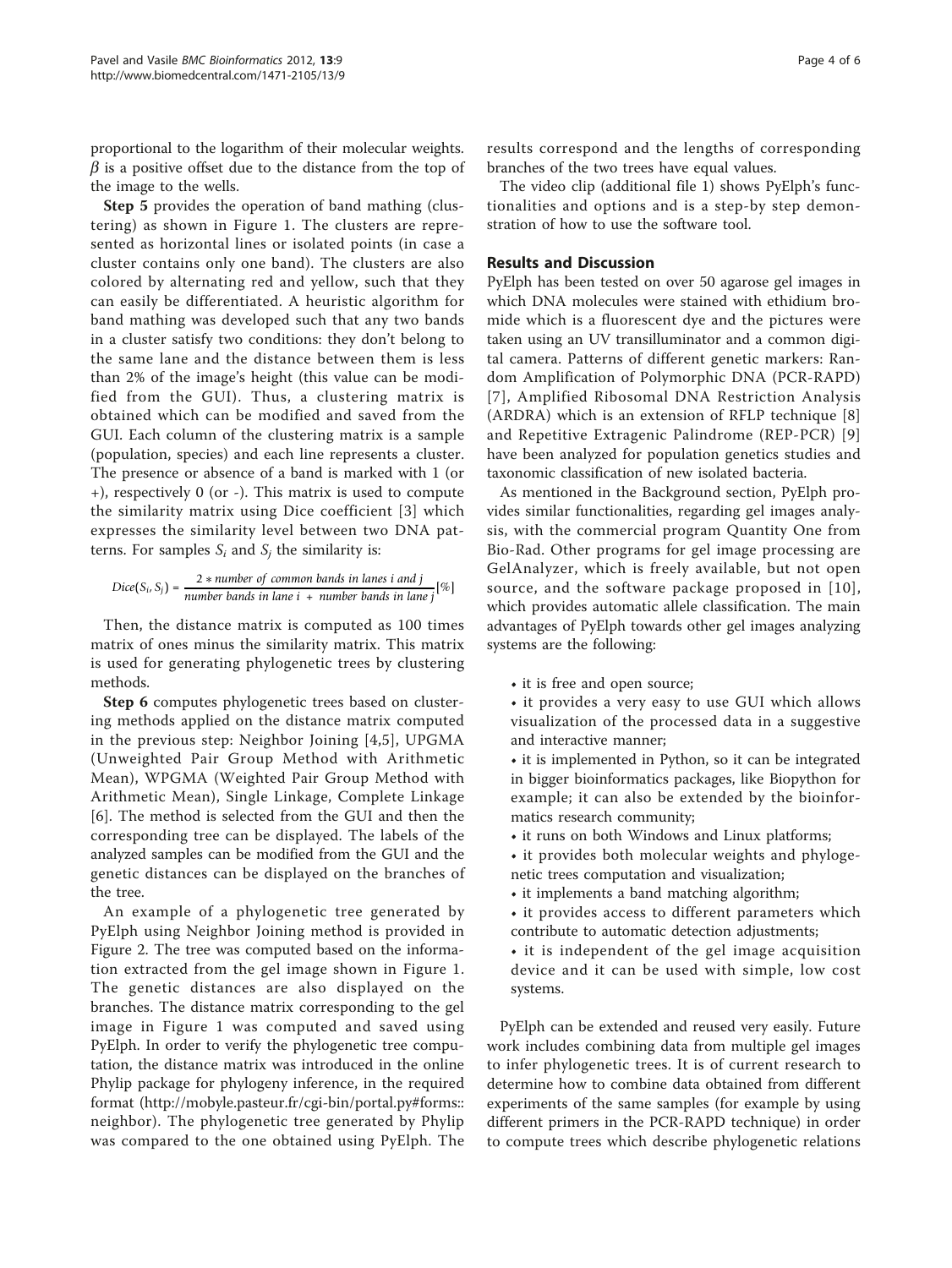<span id="page-4-0"></span>

better. The interface and methods of PyElph will also be reused to build tools for microarray analysis and colony counting.

## Conclusions

This paper proposes PyElph, a free and open source software, implemented in Python, which analysis gel images and generates phylogenetic trees. The methods used for its implementation have been presented. The originality of the software tool is its GUI design, based on six steps that gradually lead to the results, and also, the clustering algorithm implemented for the band matching step. The program is very easy to use due to its expressive and interactive Python based GUI. It is an useful tool which has been tested on real molecular data. Thus, PyElph can be used by researchers and students who work in the fields of molecular biology and genetics.

### Availability and Requirements

• Project name: PyElph

• Project home page: [http://sourceforge.net/projects/](http://sourceforge.net/projects/pyelph/files/releases/) [pyelph/files/releases/](http://sourceforge.net/projects/pyelph/files/releases/)

- Operating system(s): Platform independent
- Programming language: Python 2.x
- Other requirements: Python 2.5 or higher, Numpy,
- PIL (Python Image Library), wxPython, matplotlib
- License: GNU GPL v3
- Any restrictions to use by non-academics: restrictions specified by GNU GPL v3

Before the application can be started, the following open source Python packages must be installed:

1. Python 2.5 or 2.6 interpreter - [http://python.org/](http://python.org/download/releases/) [download/releases/](http://python.org/download/releases/)

2. The following Python packages for Python 2.5 or 2.6:

(a) Numpy -<http://numpy.scipy.org> or [http://source](http://sourceforge.net/projects/numpy/files/NumPy/)[forge.net/projects/numpy/files/NumPy/](http://sourceforge.net/projects/numpy/files/NumPy/)

(b) PIL -<http://www.pythonware.com/products/pil/> (c) wxPython -<http://www.wxpython.org> or [http://](http://sourceforge.net/projects/wxpython/files/wxPython/) [sourceforge.net/projects/wxpython/files/wxPython/](http://sourceforge.net/projects/wxpython/files/wxPython/)